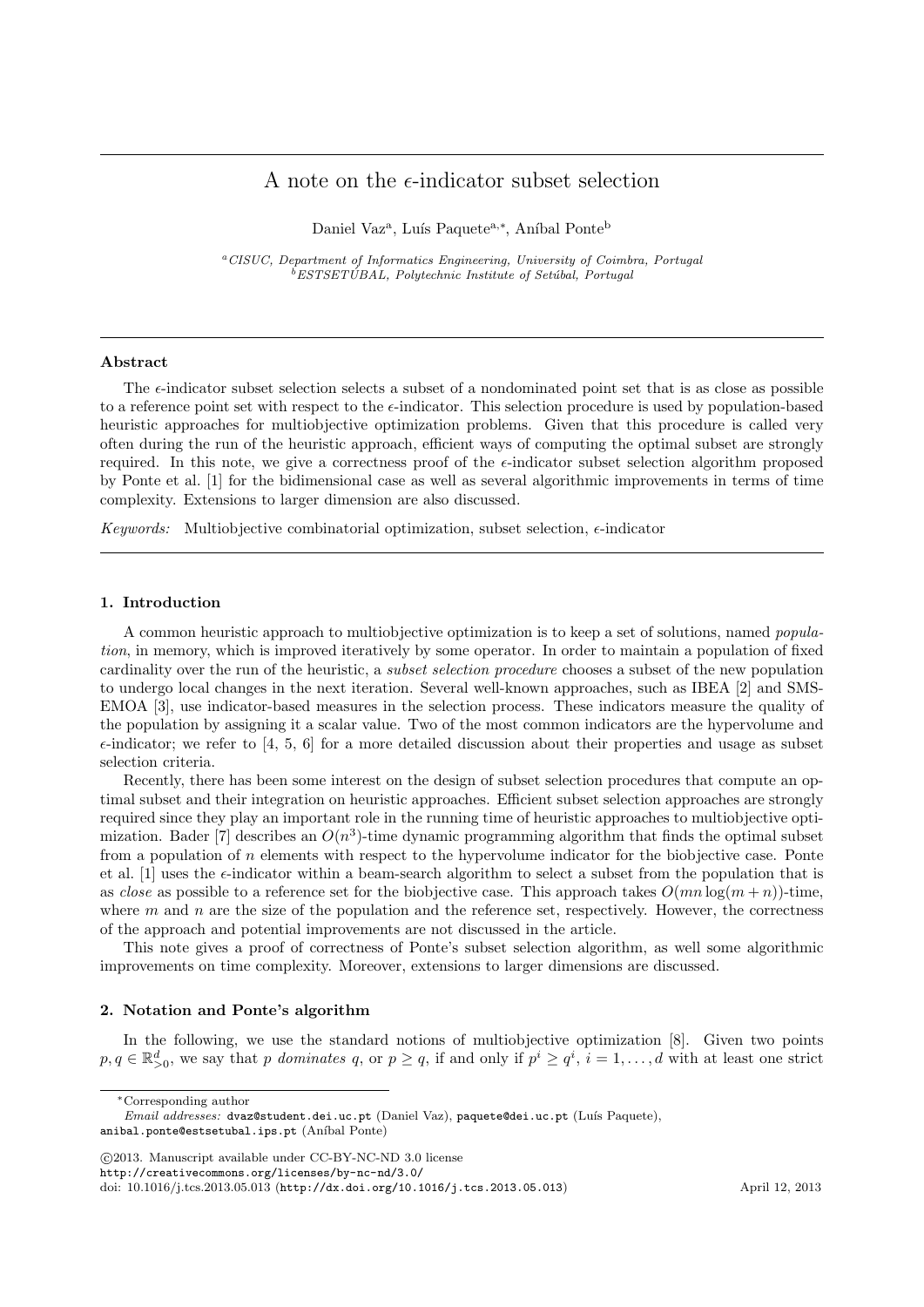inequality. If neither  $p \ge q$  nor  $q \ge p$  holds, then p and q are mutually nondominated.

Let  $A = \{a_1, a_2, \ldots, a_n\}$  and  $B = \{b_1, b_2, \ldots, b_m\}$  be two sets of mutually nondominated points in  $\mathbb{R}^d_{>0}$ , such that no point b in B is dominated by a point a in A. We assume that  $a_i^1 < a_j^1$  and  $b_i^1 < b_j^1$  implies that  $i < j$ . The  $\epsilon$ -indicator is defined as follows:

$$
I_{\epsilon}(A,B) = \max_{b \in B} \min_{a \in A} \epsilon(a,b)
$$
 (1)

where  $\epsilon(a, b) = \max\{b^i/a^i\}$ , for  $i = 1, \ldots, d$ . Given a positive integer  $k \leq n$ , the  $\epsilon$ -indicator subset selection problem consists of finding a set  $A^*$  as follows

$$
A^* \in \underset{A' \subseteq A}{\text{arg min}} \ I_{\epsilon}(A', B) \tag{2}
$$

$$
\underset{|A'| = k}{\overset{A' \subseteq A}{\longrightarrow}} \tag{2}
$$

Ponte et al. [1] proposes an algorithm for  $d = 2$  that solves a sequence of easy set covering problems. Therefore, throughout the paper we assume  $d = 2$ , except when explicitly stated. For a given  $\epsilon$  value, we formulate the set covering problem as follows. Let  $\mathcal{A} = \{1, 2, ..., n\}$  be the set of columns and  $\mathcal{B} =$  $\{1, 2, \ldots, m\}$  be the set of rows of a zero-one matrix C. For a given  $\epsilon$ , each entry  $c_{ij}$  in matrix C is generated as follows:

$$
c_{ij} = \begin{cases} 1 & \text{if } \epsilon(a_j, b_i) \le \epsilon \\ 0 & \text{otherwise} \end{cases}
$$

A cover of C is a set of columns  $\mathcal{A}' \subseteq \mathcal{A}$  such that for each row i there exists a column  $j \in \mathcal{A}^*$  with  $c_{ij} = 1$ . The goal is to report whether a k-cover exists, that is, exactly k columns cover all rows of  $C$ .

By solving the set covering problem above for different  $\epsilon$  values, it is possible to solve Problem (2). The overall time complexity derives from three main steps:

- Step 1 (*Preprocessing step*): Sort the mn possible  $\epsilon$  values;
- Step 2 (Search step): Perform binary search on the mn possible  $\epsilon$  values;
- Step 3 (Feasibility step): Find whether a k-cover exists for each  $\epsilon$  value in Step 2.

The overall time complexity is expressed by  $T = T_p + T_s \cdot T_f$  where  $T_p$ ,  $T_s$  and  $T_f$  correspond to the time taken by Step 1, 2 and 3, respectively. According to the authors, matrix C of the set covering problem above has the *consecutive ones property* (C1P), that is, the entries with a value of 1 in each row are consecutive [9]. Due to this property, this problem can be solved in  $O(m)$  amount of time, after the matrix construction [10]. However, the complexity for Step 3 is  $O(mn)$  since it corresponds to the time complexity for the matrix construction. The authors report the following time complexity for each step:  $T_p = O(mn \log(m + n))$ ,  $T_s = O(\log(m+n))$ , and  $T_f = O(mn)$ . Therefore, the overall time complexity is  $T = O(mn \log(m+n))$ .

The authors reduce the number of calls of Step 2 in practice by bounding the number of values of  $\epsilon$  to test. The lower bound is given by  $\epsilon_m = I_{\epsilon}(A, B)$ , which is the minimum  $\epsilon$  value for which a *n*-cover exists. The upper bound is  $\epsilon_M = \min_{a \in A} I_{\epsilon}(\{a\}, B)$ , which corresponds to the maximum value for which a 1-cover exists. Note that there may not exist a k-cover for  $\epsilon = \epsilon_m$  but it always exists for  $\epsilon = \epsilon_M$ ; in the latter case, it is enough to add arbitrary  $k - 1$  columns to the 1-cover since they will not increase the value of  $\epsilon$ . In addition, these bounds do not change the time complexity of Step 2.

# 3. Correctness

In the following, we show the correctness of the approach of Ponte et al. by proving that matrix  $C$  of each set covering problem has C1P.

**Proposition 3.1.** There can be no row of matrix C consisting only of zeroes for  $\epsilon > \epsilon_m$ .

PROOF. There always exists a *n*-cover for  $\epsilon \geq I_{\epsilon}(A, B)$ .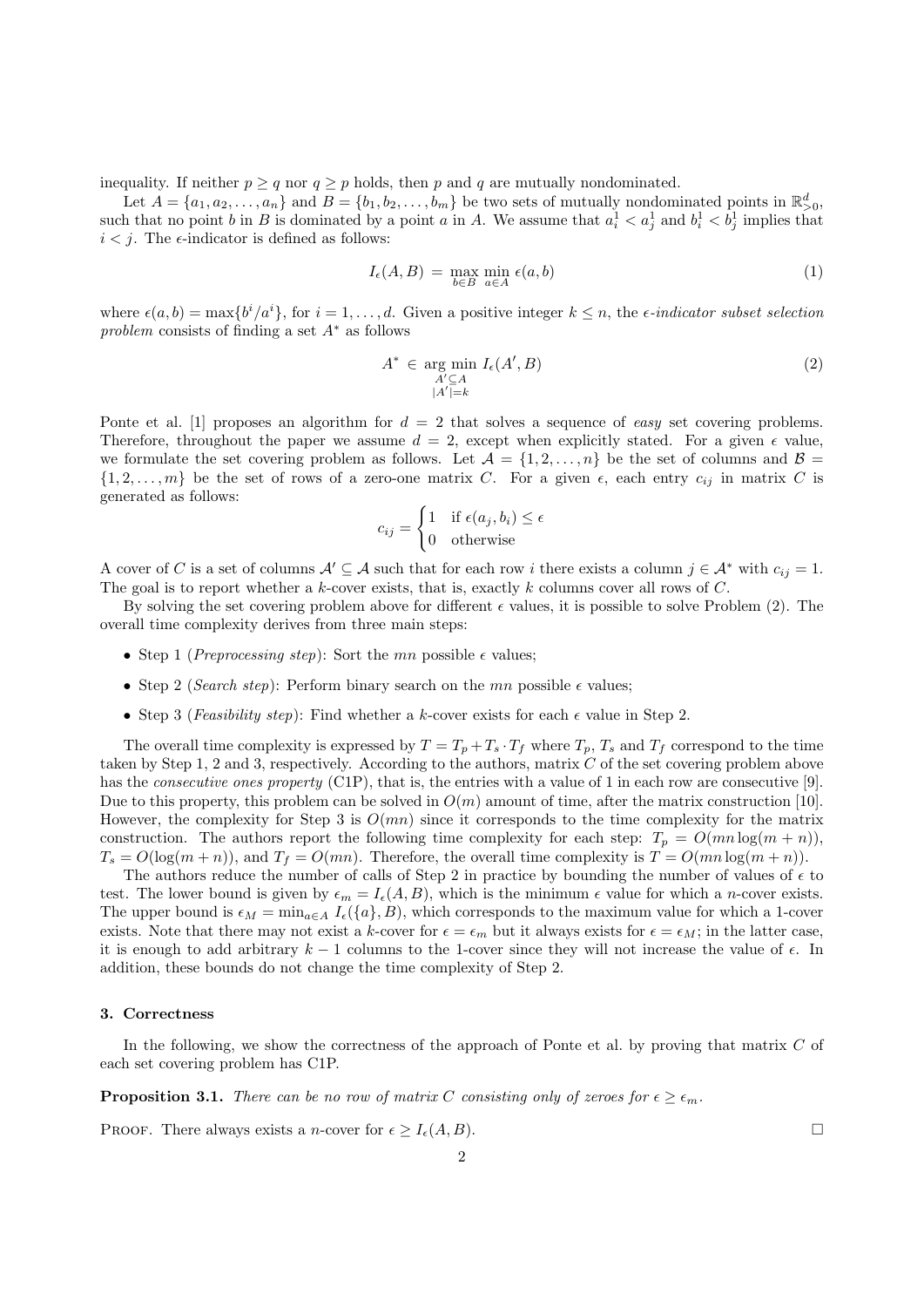| Algorithms                                                                   | Time complexity   |
|------------------------------------------------------------------------------|-------------------|
| Original algorithm [1]                                                       | $O(mn \log(m+n))$ |
| 1. Bitonic rows                                                              | $O(mn \log(m+n))$ |
| 2. Bitonic rows $+$ merge sort                                               | $O(mn \log m)$    |
| 3. Bitonic rows + fractional cascading for $m < n$ $O(mn + m^2 \log n)$      |                   |
| 4. Bitonic rows + fractional cascading for $m > n$ $O(m(n + \log m) \log n)$ |                   |

Table 1: Summary of the time complexities of the different versions

**Proposition 3.2.** Matrix C has C1P for  $\epsilon \geq \epsilon_m$ .

PROOF. Assume that for an arbitrary row  $i$  in matrix  $C$ , there exist two non-consecutive ones, i.e. there is a zero in between. Note that this is the only possibility due to Proposition 3.1. Then, there exist points  $a_x, a_y, a_z \in A, a_x^1 < a_y^1 < a_z^1$  such that  $\epsilon(a_x, b) \leq \epsilon$ ,  $\epsilon(a_y, b) > \epsilon$  and  $\epsilon(a_z, b) \leq \epsilon$ . As such, since  $\epsilon \geq \epsilon(a_x, b) = \max(b^1/a_x^1, b^2/a_x^2)$ , then  $b^1/a_x^1 \leq \epsilon$ . Since  $a_x^1 < a_y^1$  if and only if  $b^1/a_x^1 > b^1/a_y^1$  and  $b^1/a_x^1 \leq \epsilon$ , then  $b^1/a_y^1 \leq \epsilon$ . Following a similar reasoning for  $a_y$ ,  $a_z$ , and given that  $a_y^2 > a_z^2$  (or  $a_y$  would be dominated by  $a_z$ ), we conclude that  $b^2/a_y^2 \leq \epsilon$ . Finally, since we have that  $\epsilon(a_y, \check{b}) = \max(b^1/a_y^1, b^2/a_y^2)$  and both  $b^1/a_y^1 \leq \epsilon$  and  $b^2/a_y^2 \leq \epsilon$  holds, then  $\epsilon(a_y, b) \leq \epsilon$  also holds, which leads to a contradiction.

# 4. Algorithmic improvements

#### 4.1. Bitonic rows

Rather than using matrix C, we consider a matrix D with entries  $d_{ij} = \epsilon(a_j, b_i)$ ,  $a_j \in A$ ,  $b_i \in B$ . Since  $\epsilon(a_j, b_i) = \max(b_i^1/a_j^1, b_i^2/a_j^2)$ , each row in matrix D is bitonic: as  $a^1$  increases and consequently,  $a^2$ decreases, the value of  $\epsilon(a_j, b_i)$  decreases if  $b_i^1/a_j^1 > b_i^2/a_j^2$  and increases if  $b_i^1/a_j^1 < b_i^2/a_j^2$ . Therefore, the bitonic row can be split into two sorted sequences and binary search can be applied to each sequence. As a result, finding the indexes in each of the two sequences where  $\epsilon(a_j, b_i)$  is as large as possible, while being at most  $\epsilon$  can be performed in  $O(\log n)$ . These are the locations of the first and last entry with the value 1, and we can consider a compressed representation for C, which only stores these two locations for each row. Since we need to find these locations for each of the m lines, we have that  $T_f = O(m \log n)$ .

# 4.2. Merge sort

Due to the bitonic nature of the rows in matrix D, it is possible to sort each row in  $O(n)$ -time by performing a merge of the increasing and decreasing subsequences. This allows to sort the list of possible  $\epsilon$  values by first sorting each row in  $O(mn)$  and then merging all the rows in  $O(\log m)$  iterations, building sorted lists of size  $2n$  in the first iteration, then  $4n$ , and so on until the entire list is sorted. Since at each iteration, the size of the merged lists doubles,  $O(\log m)$  iterations are needed. Therefore, we have that  $T_p = O(mn \log m)$  since the algorithm has to run through the entire list in each iteration. Together with the improvement described in the previous section, we have an overall time complexity of  $T = O(mn \log m)$ .

# 4.3. Fractional cascading

A possibility for improving the search step is to use fractional cascading, a technique that allows searching in a set of sorted lists without executing binary search in every list. This requires a preprocessing step of  $O(mn)$ , which consists of creating a new matrix, based on matrix D described in Section 4.1. This transformation is standard and we refer to Chazelle and Guibas [11] for a detailed description (see also its application for computing layers of mutually nondominated points [12]). With this technique, the preprocessing becomes  $T_p = O(mn)$ . We distinguish two cases: i)  $m < n$ , which gives a search step with  $T_s = O(m + \log n)$ ; ii)  $m > n$ , which gives a search step with  $T_s = O(n + \log m)$  by using the transpose of the new matrix and performing the search over the rows (columns of the original matrix); since the columns have the same bitonic nature as the rows, the same algorithm above can be applied, but scanning over the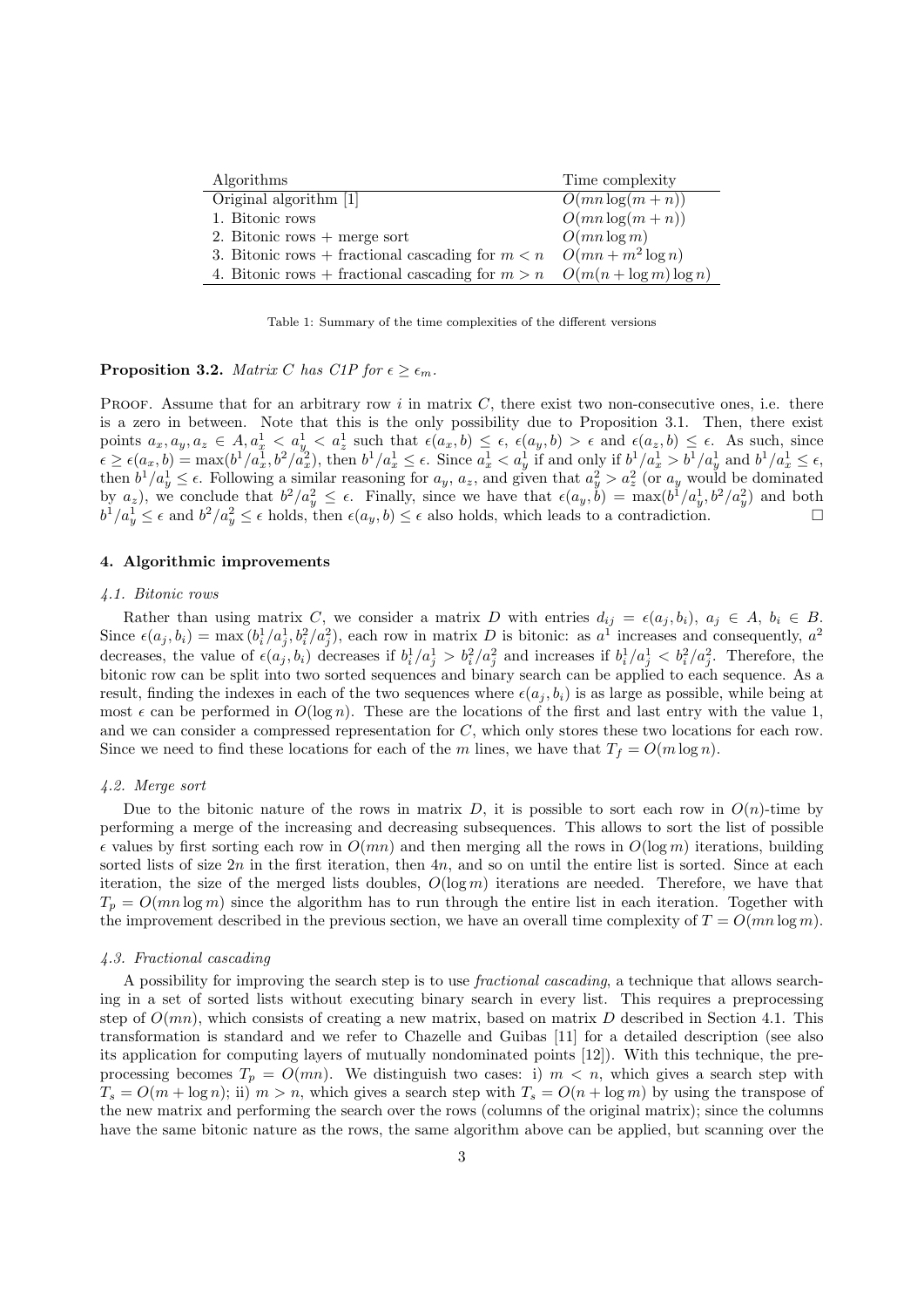|                | a <sub>1</sub> | $a_2$ | $a_3$ |
|----------------|----------------|-------|-------|
| $\mathbf{b}_1$ | 3.0            | 2.5   | 5.0   |
| b <sub>2</sub> | 4.0            | 8.0   | 4.0   |
| bз             | 5.0            | 2.5   | 3.0   |

Table 2: Matrix D for the proof of Proposition 5.1

columns of the original matrix, when doing the preprocessing step. Since testing each value of  $\epsilon$  can be done in  $O(m \log n)$ -time (see Section 4.1), we obtain the overall time complexity  $T = O(mn + m^2 \log n)$  for the first case and  $T = O(m(n + \log m) \log n)$  for the second case.

### 4.4. Discussion

Table 1 presents the time complexities of the different versions of the subset selection algorithm. Note that the last three approaches improve the upper bound of the original algorithm. Moreover, the fractional cascading approaches have the best time complexity for each of the two cases. In the context of subset selection procedures within heuristic approaches, n, the size of the population, is kept constant and  $m > n$ usually holds [1]. Under this assumption, the fourth improvement is the most favorable in terms of time complexity.

The  $\epsilon$ -indicator subset selection can be applied to the case where the reference set B is not available and the goal is to find k elements of set A that minimize the  $\epsilon$ -indicator. This scenario is similar to the one described by Bader [7] with the hypervolume indicator. In our case, it is enough to consider that  $B = A$ , resulting in an  $O(n^2 \log n)$ -time approach and improving over the time complexity of the dynamic programming algorithm proposed by Bader. Of particular interest is to know whether a subset selection procedure with  $O(n^2)$  time complexity can ever be achieved for any of the two indicators.

# 5. Extensions

For  $d = 2$ , matrix C of the underlying set covering problem has C1P. However, this property may not hold for  $d > 2$ , as we state in Proposition 5.1, which means that the same algorithm cannot be applied to the generic case.

**Proposition 5.1.** For  $d > 2$ , matrix C is not quaranteed to have C1P, even by reordering its rows or columns.

PROOF. Consider, without loss of generality, the case  $d = 3$ , since for additional dimensions, the vectors may have a fixed value, which does not change the  $\epsilon$ -indicator and consequently, matrix D. Let B =  $\{(3,5,2), (4,4,8), (5,3,2)\}\$ and  $A = \{(1,3,2), (2,2,1), (3,1,2)\}\$ . Matrix D is given in Table 2. For  $\epsilon = 4$ , matrix C is composed of ones, except for the values of the anti-diagonal, which are zero, since the values in matrix D in that positions are larger than  $\epsilon$ . Therefore, there exist three zeroes, one in each column and one in each row. Therefore, independently of the ordering of the rows or columns, one of the rows will have a zero in the central position, with two non-consecutive ones at the leftmost and rightmost positions.

Acknowledgments. This work was supported by the bilateral cooperation project "RepSys - Representation systems with quality guarantees for multi-objective optimization problems" founded by the Deutscher Akademischer Austausch Dienst and Conselho de Reitores das Universidades Portuguesas. The authors acknowledge Carlos M. Fonseca, Kathrin Klamroth and Michael Stiglmayr for useful discussions on the main topic of this work.